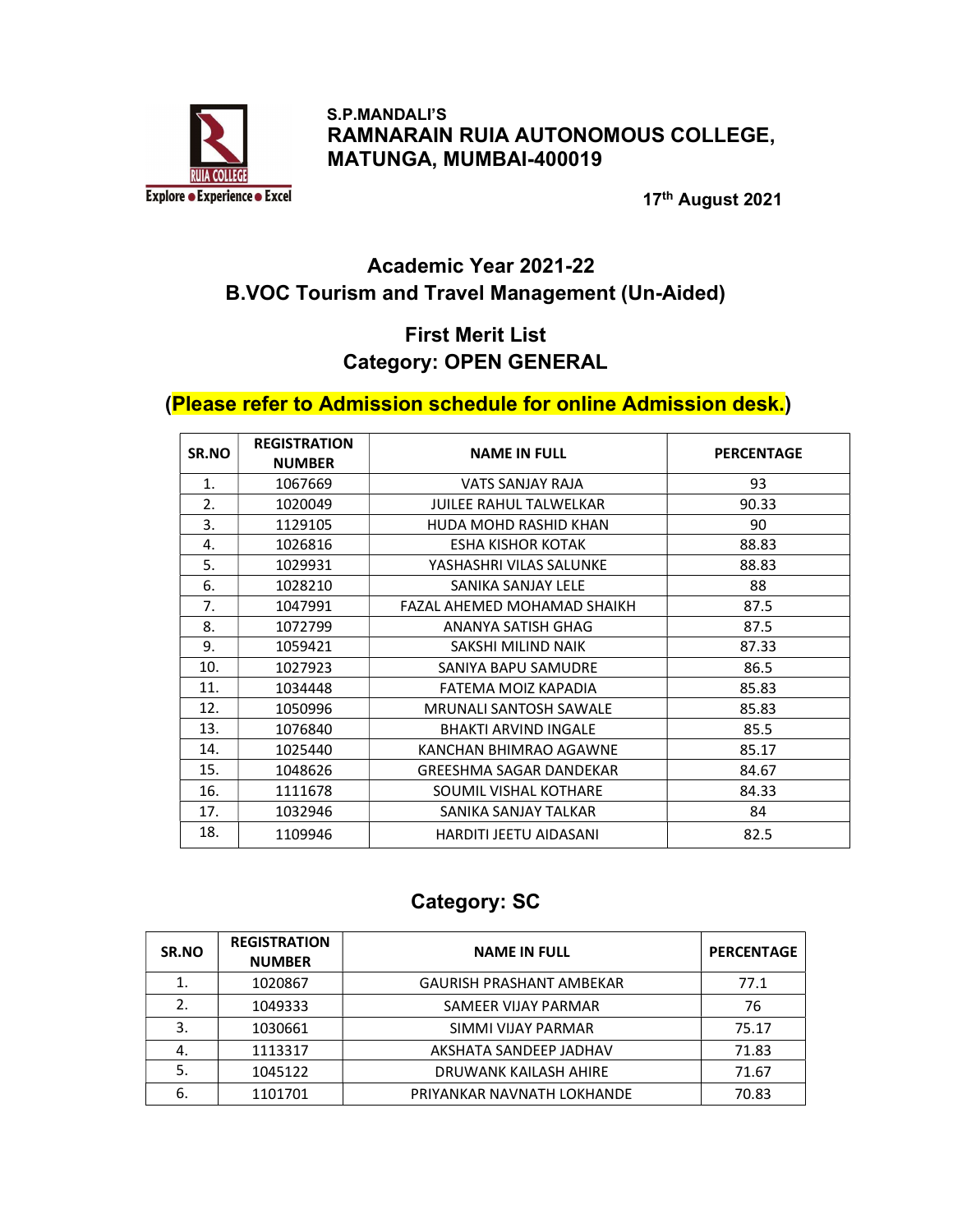## Category: ST

| <b>SR.NO</b> | <b>REGISTRATION</b><br><b>NUMBER</b> | <b>NAME IN FULL</b> | <b>PERCENTAGE</b> |
|--------------|--------------------------------------|---------------------|-------------------|
|              | 1082745                              | PRAJAKTA RAJA NAIK  | 74.5              |

No More Applications

## Category: VJ/DT-A

| <b>SR.NO</b> | <b>REGISTRATION</b><br><b>NUMBER</b> | <b>NAME IN FULL</b>    | <b>PERCENTAGE</b> |
|--------------|--------------------------------------|------------------------|-------------------|
|              |                                      | <b>NO APPLICATIONS</b> |                   |

## Category: NT-B

| SR.NO | <b>REGISTRATION</b><br><b>NUMBER</b> | <b>NAME IN FULL</b>  | <b>PERCENTAGE</b> |
|-------|--------------------------------------|----------------------|-------------------|
|       | 1038213                              | TANVEE SANDEEP KADAM | 81.5              |

# Category: NT-C

| SR.NO | <b>REGISTRATION</b><br><b>NUMBER</b> | <b>NAME IN FULL</b>   | <b>PERCENTAGE</b> |
|-------|--------------------------------------|-----------------------|-------------------|
|       |                                      | <b>NO APPLICATION</b> | -                 |

## Category: NT-D

| SR.NO | <b>REGISTRATION</b><br><b>NUMBER</b> | <b>NAME IN FULL</b>    | <b>PERCENTAGE</b> |
|-------|--------------------------------------|------------------------|-------------------|
|       |                                      | <b>NO APPLICATIONS</b> |                   |